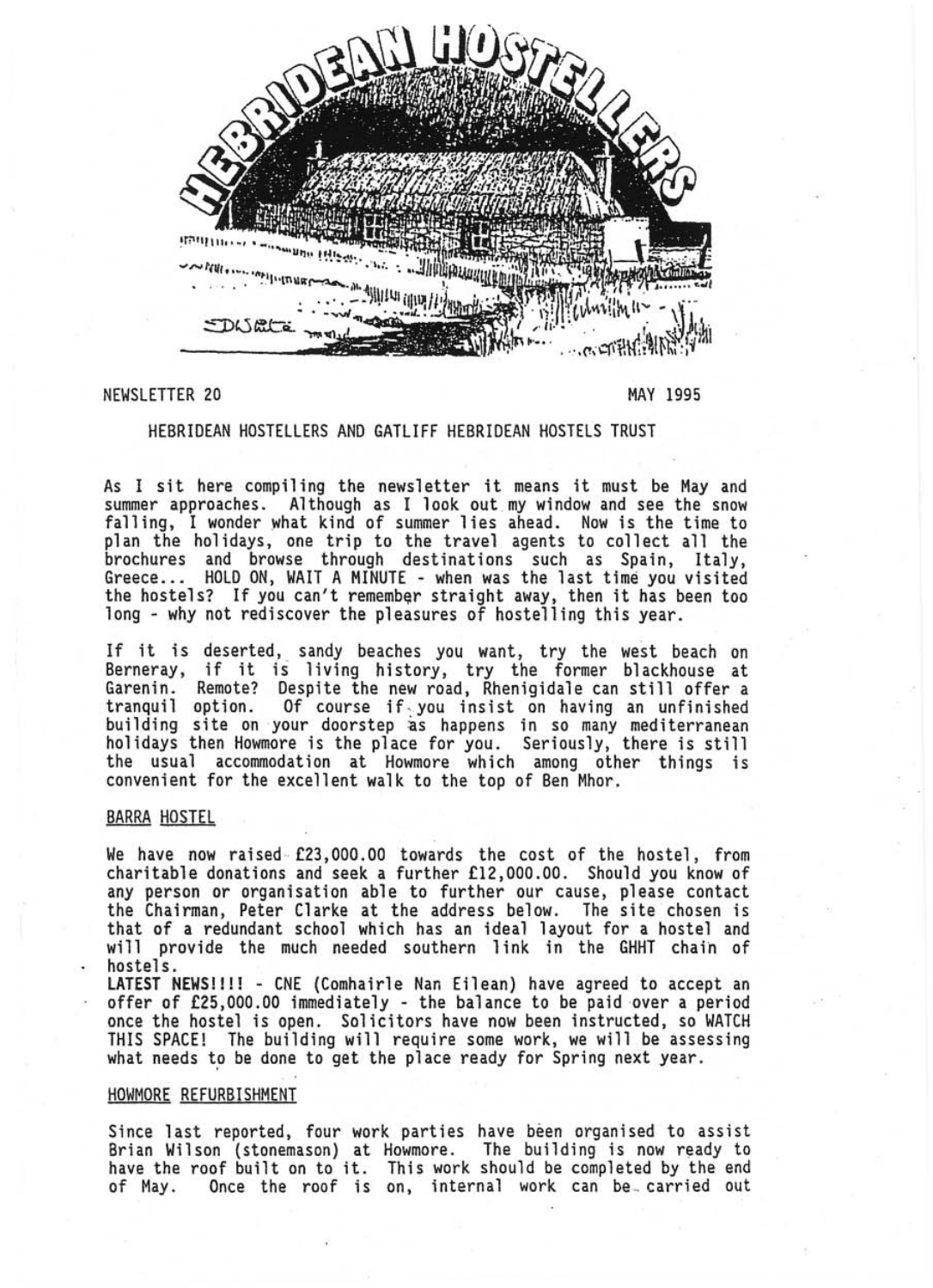regardless of the vagaries of the weather, which has been instrumental in holding up our progress so far.

Completion date for the whole project is Easter 1996. If members wish to be involved in work parties please contact Diane Waddell at the address below.

# COMMITTEE MEETING ~ 11TH MARCH 1995

Vnfortunafely there were two resignations at the last meeting . Alan Busson leaves us as Secretary due to family commitments -<br>Congratulations Alan on the addition to your family. Angela Gallagher leaves us as Treasurer due to extensive work commitments. Thanks to both members for the hard work they have done.

#### BERNERAY WEEK 1995

To commence 17th July. Please note the hostel is extremely busy during this week and if you have a tent you are welcome to pitch it in the grounds or nearby and use the hostel facil ities for £2 .00 pp. Last year a hostel team won - so good luck to all who enter. There is a possibi lity that an Australian Folk Group will be performing during the week .

## HOSTEL FEES

These have been increased *to* £4 .00 from' 1st January 1995. I am sure you will agree that this represents extremely good value for the fun and friendships to be had at each and every hostel.

### CHECKMATE

The priceless Lewis Chessmen the most famous and distinctive Norse chess pieces in the world, return to their homeland for the first time since their discovery 164 years ago, in the white sands near Ardoll at Vig on the west coast of Lewis . The pieces are 850 years old and made of carved walrus ivory. They return to their home to be the centrepiece of an exibition to mark the opening of a new Lewis museum.

Plans by the Isle of Lewis Chess Club to use the pieces in a<br>commemorative tournament to mark their return in July, involving British Grandmaster Nigel Short and Viking Grandmaster Simon Adgestein<br>have been vetoed by the Britsh Museum who own and have loaned 57 of the ir 83 pieces for the exh ibition. The BM said they must not be touched or removed from their guarded, glass armour-plated cabinet. The National Museums of Scotland have also loaned 11 pieces for the<br>exhibition. Western Isles MP Calum Macdonald said "This is utterly ridiculous. They should be allowed to use the pieces. They are made of ivory and chess is hardly a contact sport. What damage could they<br>do?".

In his letter to the British Museum, Club Chairman Alasdair Macleod says "we would request that Nigel Short and Simon Adgestein be permitted to play with actual pieces rather than a replica set . They would of course be expected to wear gloves and remain under the continous scrutiny of security guards. The pieces were made to be used and are diminished by being otherwise constrained." We await the next move!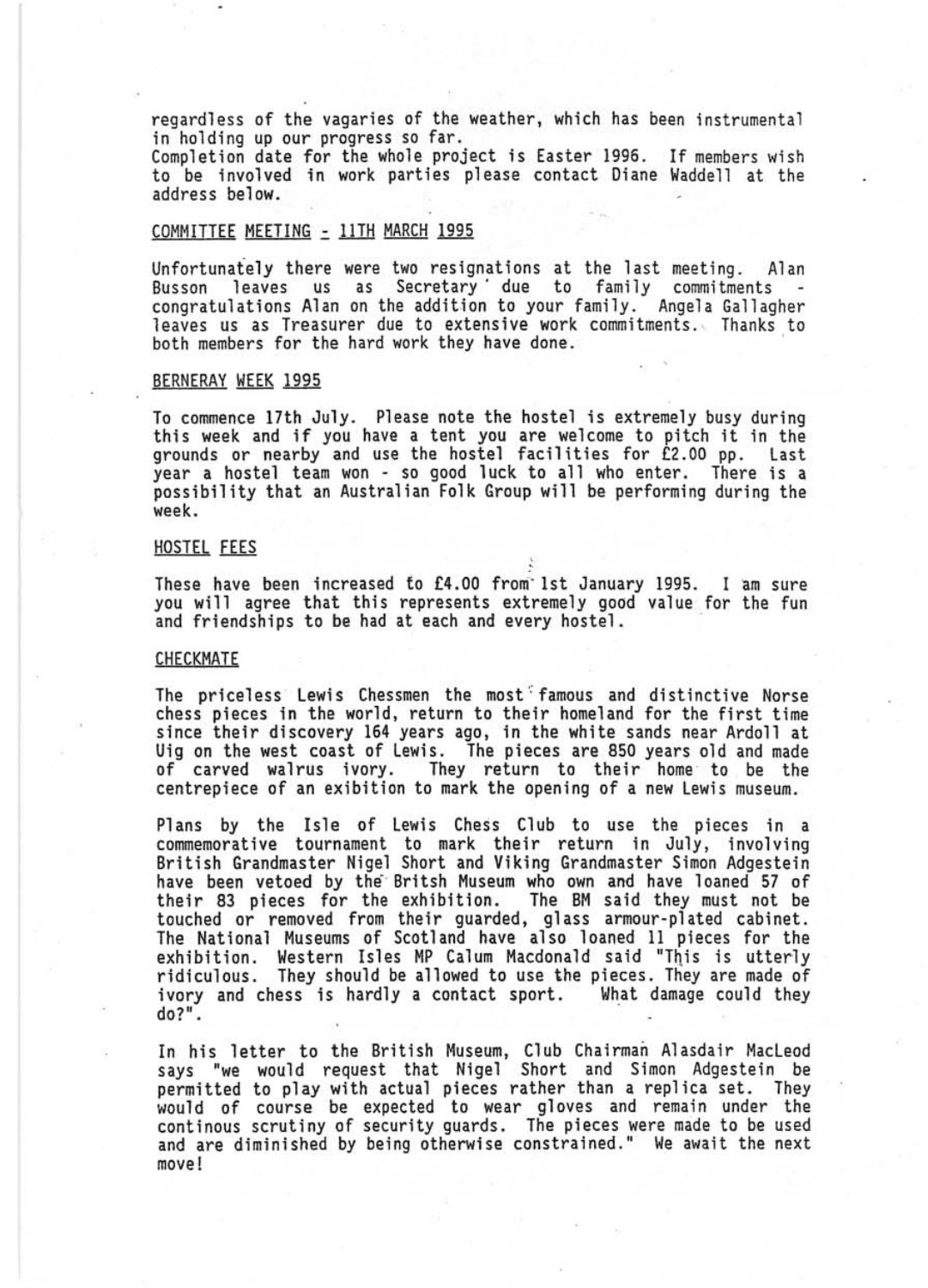### HARRIS - SCALPAY BRIDGE

Plans by the Western Isles to build a bridge 334m in length from Harris to Scalpay by December next year may be delayed due to a shortfall of £500,000.00. Having received only 65% of the requested 75% funding from Highlands and Islands partnership, they are now looking to the Scottish Office to help with the 10% difference. The Council will be paying the balance. This bridge will enable the 400 inhabitants of Scalpay to be in continual contact with the Isle of Harris.

#### GAELIC CENTRE ON SKYE

Ambitious plans are underway to create a 'university' for the study, interpretation and enjoyment of Scotland's Gaelic culture. This will incorporate degree-level courses, library, archives, audio-visual material and all sound recordings in Gael ic by BBC Scotland and other such far flung sources as a university in Nova Scotia, Canada and the Irish Folklore Dept in Dublin. It would also be the home to the National Gaelic Theatre which is soon to be formed.

A site has already been secured on the Sleat Peninsula on the Isle of Skye, architects are busy planning and accountants have got their calculators out. The majority of funding is hoped to be provided by ' the Millenium Commission and it means "Bail' Ur Ostaig" (meaning New Village or Township of Ostaig) could be a reality by the year 2000.

The existing college for Gaelic studies in Ostaig will eventually be absorbed into the the new Gaelic Centre and presently offers summer courses in Gaelic for Learners, Highland Dance, Piping and Drumming and<br>more. Fees start from £100.00. for five days. If interested contact: Gavin Parsons, Short Course Organiser, Sabhal Mor Ostaig, An Teanga, Isle of Skye, IV44 8RQ .

If you can't make it up to the Islands this summer and live in the southwest of England, Jo and Gary Sage of 58 Prideaux Road, Ivybridge, Devon PL21 OJS would like to make contact with others who wish to learn and practice Gaelic.

### **SKYE BRIDGE**

It appears that the days of the trusty CalMac fleet 'workhorses' who sail back and forth from Kyle of Lochalsh and Kyleakin, more than fifty times a day are coming to an end. They have been part of a lifeline to<br>the Western Isles which has existed for thousands of years. They are now to be replaced by a toll bridge, that looks like a motorway flyover and mars the first view for many visitors of the majestic isle of Skye. The Project Manager has been quoted thus "we opted for a low-profile design that would blend in with the environment rather than stand out from it". Tourists, I am sure, will have a rather different opinion.

Anyone who remembers Gavin Maxwell's heartrending story of Tarka the otter in 'Ring of Bright Water' will be pleased to hear that although the cottage where he wrote the book has now been overshadowed by a<br>1arge rising span of the bridge, the otters themselves have been catered for. Engineers have bored five tunnels and created two new<br>habitats for them, including fresh water pools and low walls are being habitats for them, including fresh water pools and low walls are being built to prevent them crossing the road. Otters have been reported as using the tunnels.